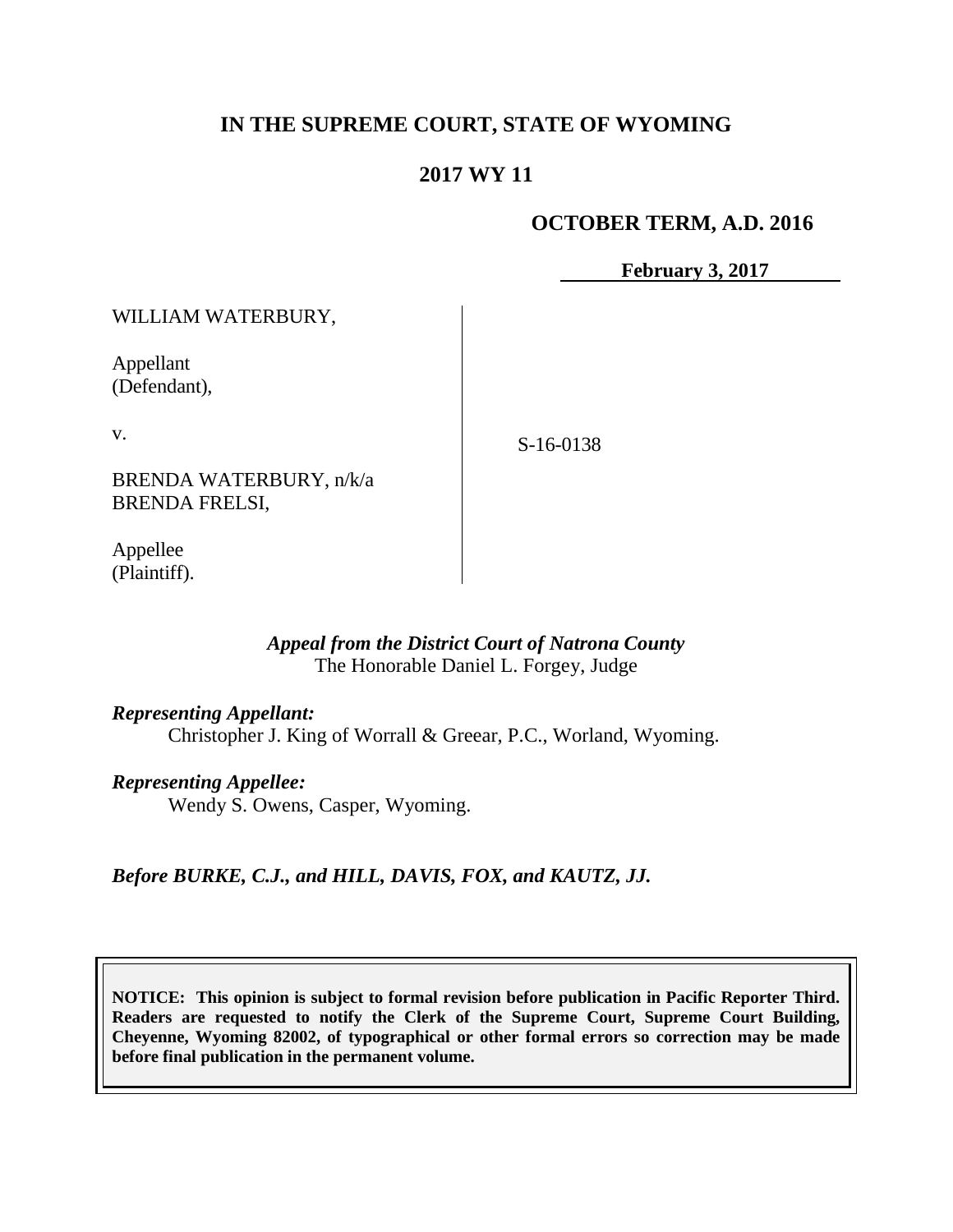### **KAUTZ,** Justice.

l

[¶1] Appellee, Brenda Waterbury, 1 sought an order from the district court finding Appellant, William Waterbury, in contempt for violating their divorce decree. Ms. Waterbury claimed her ex-husband violated the decree by failing to pay his portion of their daughters' college tuition, expenses, and room and board. The district court entered a judgment in favor of Ms. Waterbury and their two daughters. On appeal, Mr. Waterbury claims the district court erroneously entered the judgment in favor of the daughters because they were not parties to the divorce action. We conclude that, while the district court could order Mr. Waterbury to pay the arrearages, the court could not enter a judgment in favor of the non-party daughters. Consequently, we reverse that aspect of the order. Mr. Waterbury also claims there was no evidence to support the district court's judgment in favor of Ms. Waterbury. We are unable to review Mr. Waterbury's claim because he did not provide an adequate record on appeal and, therefore, affirm the district court's judgment in favor of Ms. Waterbury.

#### **ISSUES**

[¶2] Mr. Waterbury raises two issues on appeal:

1. Did the [d]istrict [c]ourt error [sic] in entering judgment against [Mr. Waterbury] and in favor of his adult daughters on a contempt action filed by his ex-wife?

2. Did the [d]istrict [c]ourt error [sic] in entering judgment against [Mr. Waterbury] and in favor of his ex-wife on a contempt action filed by his ex-wife?

### **FACTS**

[¶3] On June 2, 2003, the district court entered a decree divorcing Mr. and Ms. Waterbury. The court ordered the parties to comply with the agreement they reached establishing their respective responsibilities to provide for their daughters, Elizabeth and Sarah, including the following provision relating to their college education:

> Unless the parties later otherwise agree in writing, the parties agree to each pay one third  $(1/3)$  of the cost of tuition, books, fees, and room and board which are not paid by scholarships, tuition waivers or other assistance if the children attend an accredited college on a full time basis with the semester

 $<sup>1</sup>$  As noted in the caption, Brenda Waterbury is now known as Brenda Frelsi. To remain consistent with</sup> the original case captioning, we will refer to her as Ms. Waterbury.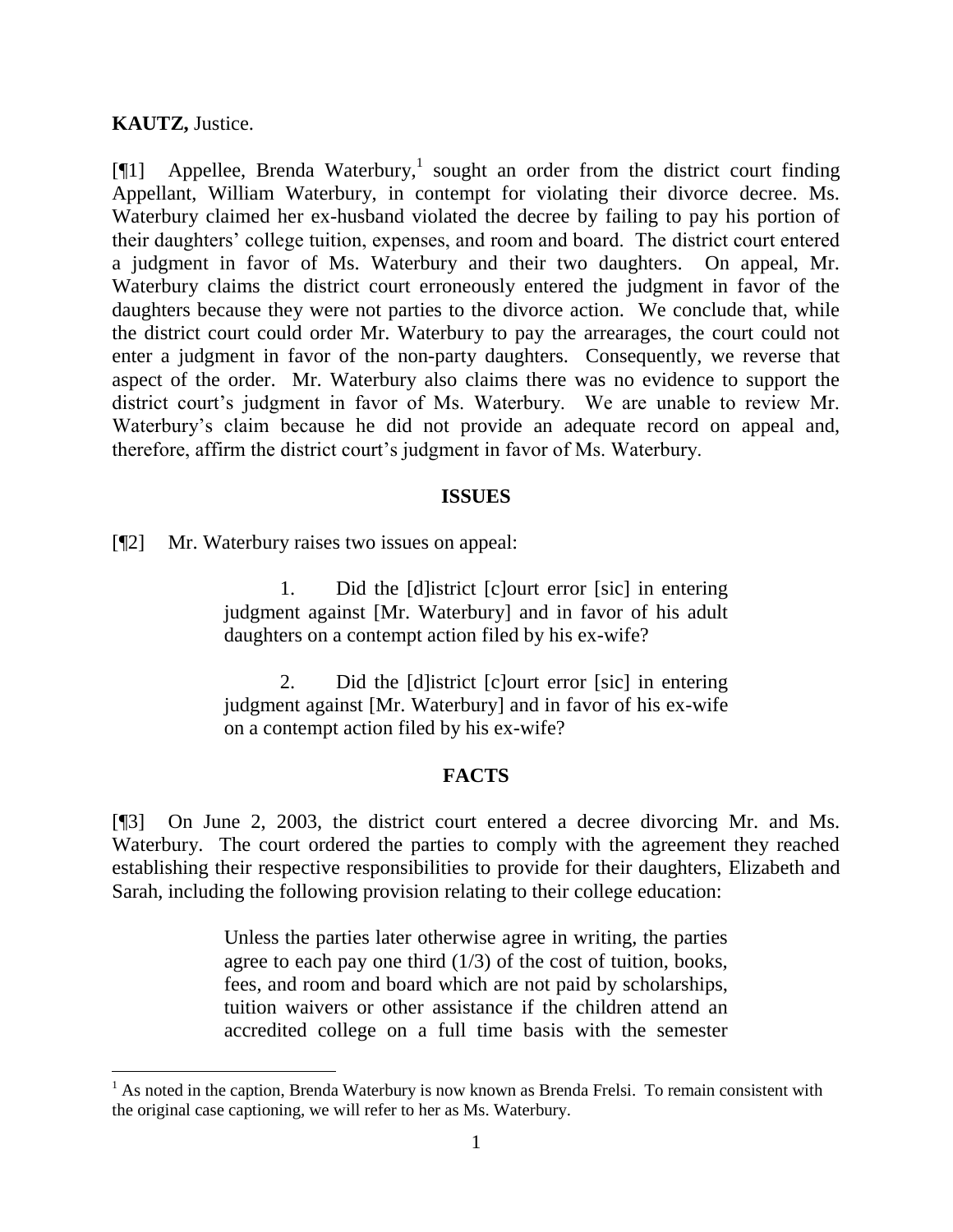(grading period) commencing before their respective  $23<sup>rd</sup>$ birthday. All scholarships, tuition waivers or other assistance that the child receives shall first apply to the child's one third contribution. Parental contributions, if any, for other expenses shall be voluntary.

[¶4] On February 4, 2016, Ms. Waterbury filed a motion for an order to show cause why Mr. Waterbury should not be held in contempt of court and to enforce the terms of the divorce decree. She claimed that Mr. Waterbury had failed to pay his portion of their daughters' college tuition and expenses. Specifically, she alleged he failed to pay \$3,929.83 in tuition for Elizabeth's senior year at the University of Hawaii, \$5,245 for Sarah's room and board while attending Casper College from August 2013-December 2015, \$331 for Sarah's books, and \$833 for fuel and miscellaneous expenses for Sarah. The district court issued an order to show cause and appear and set the matter for hearing. Mr. Waterbury responded to the order and requested that it be dismissed. He claimed that he had a separate agreement with Elizabeth regarding her college expenses and that agreement has been fulfilled. Mr. Waterbury further submitted that he had already reimbursed Sarah for some of her expenses and was not obligated to pay her room and board because she lived with Ms. Waterbury.

[¶5] The district court held a hearing on the request for contempt on March 28, 2016, but it was not transcribed. After the hearing, the district court ruled that Mr. Waterbury was in contempt of court for willfully violating the divorce decree. The district court's order stated that Mr. Waterbury agreed he had failed to pay \$3,929.83 for his share of Elizabeth's tuition and books at the University of Hawaii, and he did not contest that he owed \$331 for Sarah's books while she attended Casper College. The court also determined that Mr. Waterbury had failed to pay \$5,136 for his share of Sarah's room and board while attending Casper College. In addition to finding Mr. Waterbury in contempt, the court entered judgment in favor of Elizabeth for \$3,929.83, judgment in favor of Sarah for \$331, and judgment in favor of Ms. Waterbury for \$5,136.

[¶6] Mr. Waterbury timely filed a notice of appeal. Although the document is not in the record, it appears that Mr. Waterbury attempted to settle the record pursuant to W.R.A.P. 3.03 by submitting a statement of the evidence to the district court. The district court refused to approve the statement, concluding it did "not accurately or completely reflect the evidence that was presented to this court at the unreported hearing, the positions of the parties with respect to the issues before the court, or the comments/findings the court made verbally to the parties." It does not appear Mr. Waterbury submitted any other statements of the evidence to the court for consideration.

## **STANDARD OF REVIEW**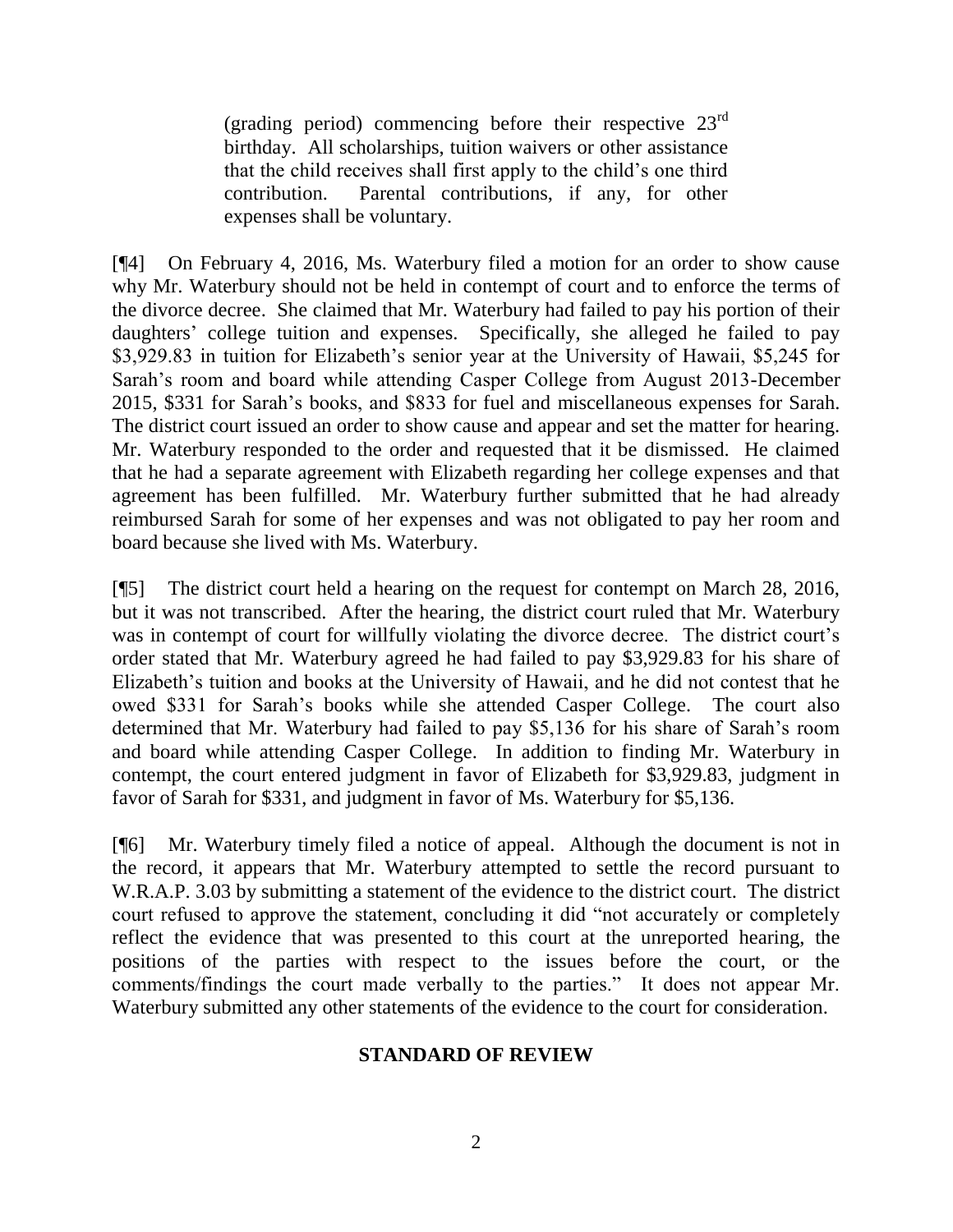[¶7] When reviewing a district court's order holding a party in civil contempt of court, we have stated:

> This Court does not interfere with an order holding a party in civil contempt of court in a domestic relations case "absent a serious procedural error, a violation of a principle of law, or a clear and grave abuse of discretion." *Roberts v. Locke*, 2013 WY 73, ¶ 14, 304 P.3d 116, 120 (Wyo. 2013). *See also Munoz v. Munoz*, 2002 WY 4, ¶ 6, 39 P.3d 390, 392 (Wyo. 2002); *Olsen v. Olsen*, 2013 WY 115, ¶ 33, 310 P.3d 888, 896 (Wyo. 2013). In reviewing the exercise of a district court's broad discretion under its contempt powers, we must determine whether the court reasonably could have concluded as it did. *Roberts*, ¶ 14, 304 p.3d at 120, citing *Stephens v. Lavitt*, 2010 WY 129, ¶ 18, 239 P.3d 634, 639 (Wyo. 2010).

*Shindell v. Shindell*, 2014 WY 51, ¶ 7, 322 P.3d 1270, 1273 (Wyo. 2014).

## **DISCUSSION**

## *Judgment in Favor of Daughters*

l

[¶8] Mr. Waterbury asserts the district court erred when it entered judgment in favor of Elizabeth and Sarah because they were not parties to the divorce proceedings. Ms. Waterbury claims the judgments were proper because the daughters are third-party beneficiaries of the divorce decree and have standing to enforce its applicable provisions. Even if the daughters are third-party beneficiaries<sup>2</sup> of their parents' agreement as incorporated into the decree, we conclude the district court did not have the authority to enter judgment in their favor in the contempt proceeding because they are not parties to the divorce case.

[¶9] Ms. Waterbury filed a motion in the divorce case to hold Mr. Waterbury in contempt of court for failing to pay his share of their daughters' college expenses and sought enforcement of the divorce decree. That was an appropriate way to enforce the decree pursuant to Wyo. Stat. Ann. § 20-2-204(b) (LexisNexis 2015) ("A court having jurisdiction . . . may, upon appropriate motion of a party, require a parent to appear before the court and show just cause why the parent should not be held in contempt. . . ."). In a contempt proceeding, the court may award attorney's fees, costs, and "any other relief as the court may deem necessary under the circumstances to the party aggrieved by the violation of an order." Section 20-2-204(b). Further "[a] court has the inherent

<sup>&</sup>lt;sup>2</sup> Because the daughters did not bring an action to enforce their parents' agreement about college expenses, we do not need to decide in this case whether the daughters can maintain such an action.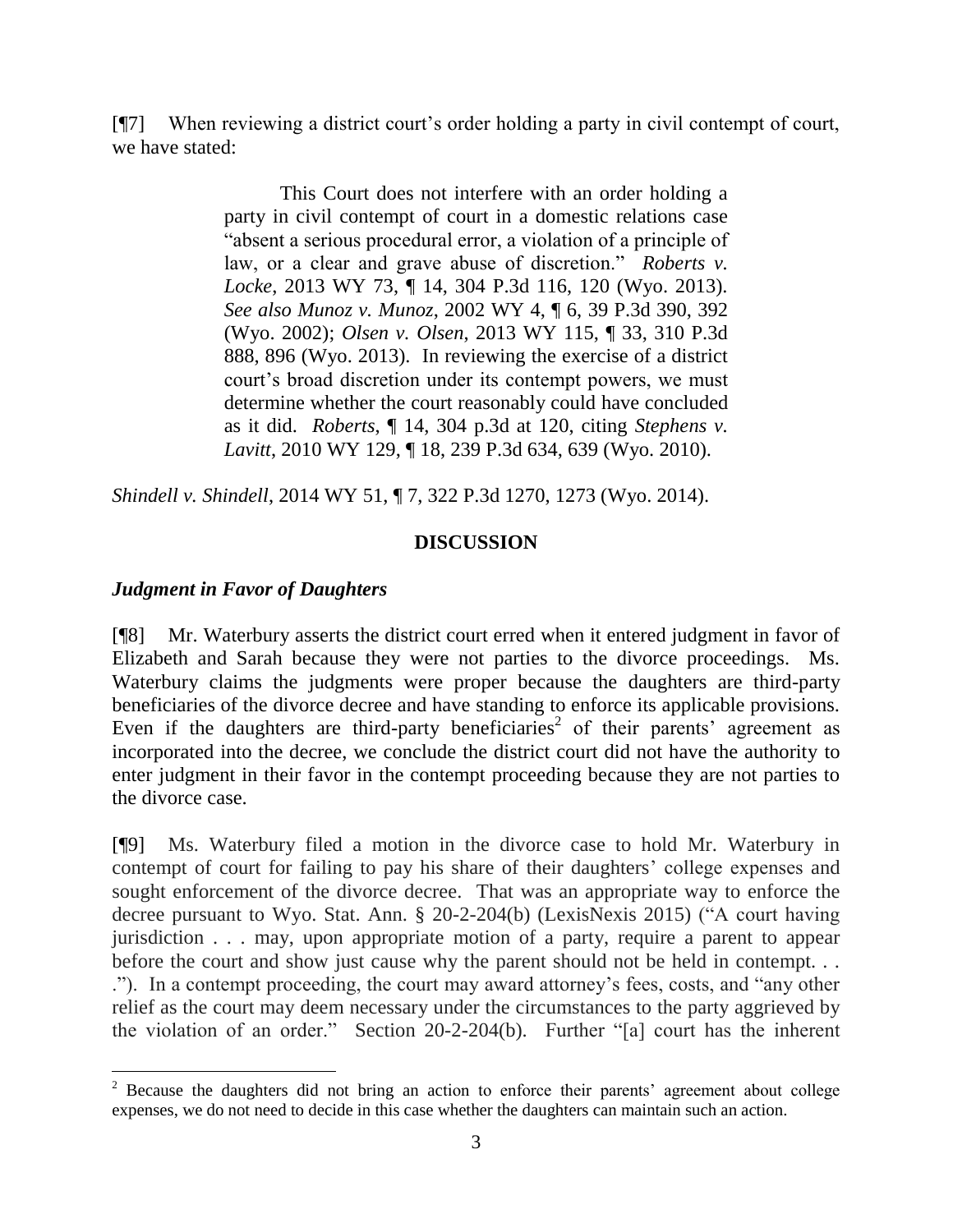power to punish contempts of court and discretion to determine what sanction is appropriate." *Stephens v. Lavitt*, 2010 WY 129, ¶ 18, 239 P.3d 634, 639 (Wyo. 2010). This includes the authority to award a judgment for money damages. *Walker v. Walker*, 2013 WY 132, ¶ 39, 311 P.3d 170, 178 (Wyo. 2013) (district court appropriately awarded a judgment for amounts owed under a decree of divorce).

[¶10] However, "[t]he husband and wife are the only proper parties in a divorce action; the parties' children are not parties." *Weiss v. Weiss*, 2009 WY 124, ¶ 13, 217 P.3d 408, 412 (Wyo. 2009). *See also Nielson v. Thompson*, 982 P.2d 709, 712 (Wyo. 1999) ("[T]he only proper parties to [a divorce] action are the spouses seeking to be divorced."). Elizabeth and Sarah clearly were not parties to the divorce case. Courts cannot determine rights or award relief to persons who are not parties to the litigation. *Olsen v. Olsen*, 2011 WY 30, ¶ 15, 247 P.3d 77, 81 (Wyo. 2011); 46 Am. Jur. 2d *Judgments* § 86; *see also Young v. Nevada Title Co.*, 744 P.2d 902, 442 (Nev. 1987) ("A court does not have jurisdiction to enter judgment for or against one who is not a party to the action.")

[¶11] The fact that Elizabeth and Sarah may arguably be third-party beneficiaries to the provision requiring Mr. Waterbury to help fund their college education does not change the fact that they are not parties to the divorce case. A third-party beneficiary claim is "distinct from other claims based in contract in that it creates a direct action by one not a party to the contract to enforce the contract for its benefit even though that party is not mentioned in the contract itself." *Cordero Mining Co. v. U.S. Fidelity and Guar. Ins. Co.*, 2003 WY 48, ¶ 15, 67 P.3d 616, 623 (Wyo. 2003). In such instances, the third-party beneficiary brings a direct action to enforce the contract. Elizabeth and Sarah did not bring a separate civil suit against Mr. Waterbury based upon his failure to comply with the decree's requirement that he pay his share of their education expenses.

[¶12] The district court could not enter judgment in favor of Elizabeth and Sarah because they were not parties to the divorce proceeding. *See Olsen,* ¶ 15, 247 P.3d at 81. We, therefore, reverse the judgment in favor of the daughters and remand for further proceedings consistent with this decision.

## *Judgment in Favor of Ms. Waterbury*

[¶13] Mr. Waterbury also argues that the district court improperly entered judgment in favor of Ms. Waterbury because the court "made up its own formula to calculate the amount owed" to Ms. Waterbury and there was no evidence presented to the court on which it could make an accurate determination of Sarah's room and board. While Mr. Waterbury's argument may potentially have merit, he has not provided this Court with a sufficient record to enable us to review his claim. When he filed this appeal, the burden fell on Mr. Waterbury to provide a complete record for this Court to base its decision. *Golden v. Guion*, 2013 WY 45, ¶ 5, 299 P.3d 95, 96 (Wyo. 2013). Rule 3.02(b) of the Wyoming Rules of Appellate Procedure states in relevant part: "If an appellant intends to